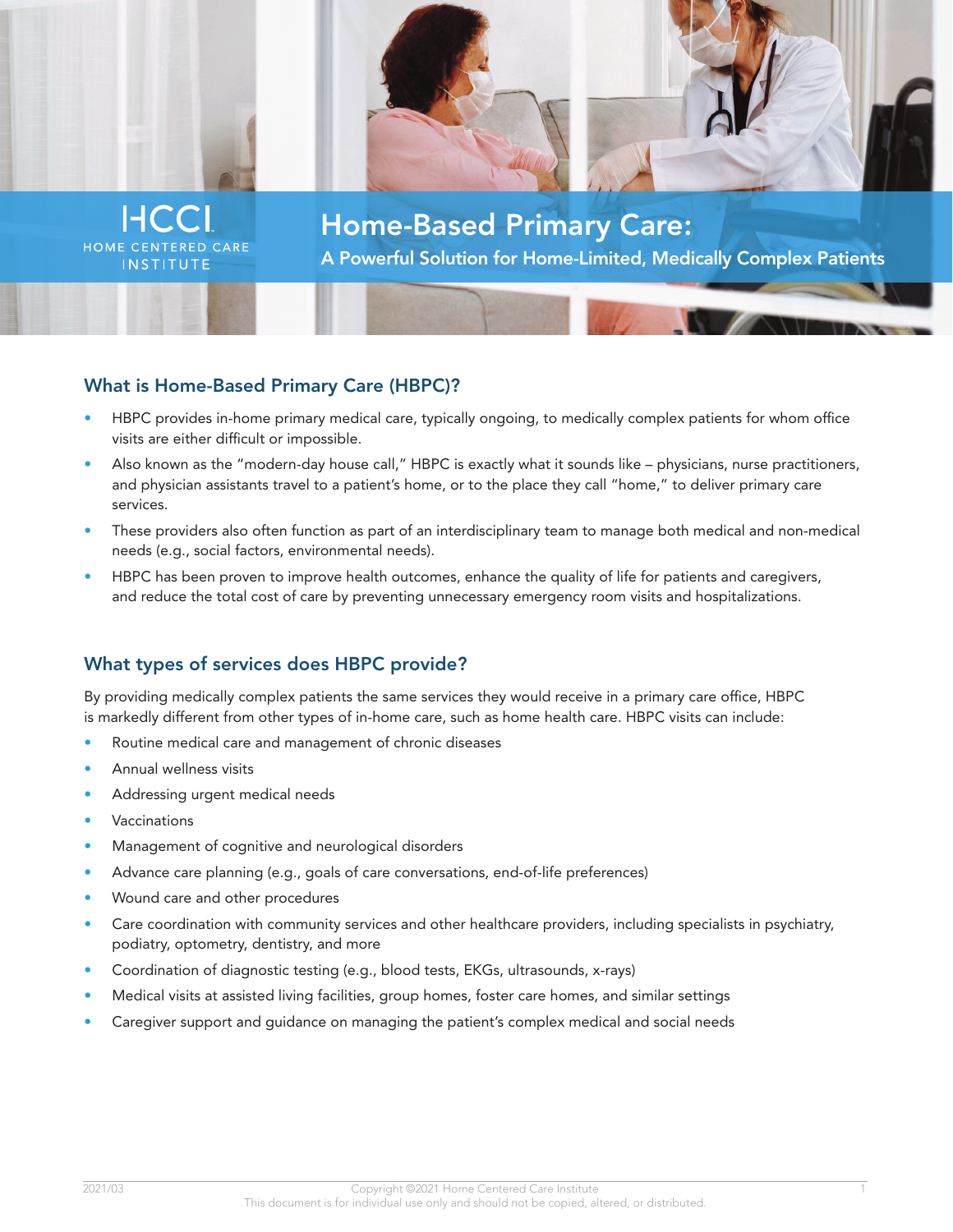### Is HBPC covered by insurance?

- For Medicare beneficiaries, services delivered by the HBPC provider are covered under the same Medicare benefits that apply when seeing a provider for an office visit, e.g., Medicare covers 80% while the remaining 20% is subject to deductibles and copays.
- Certain Managed Care or Health Maintenance Organization (HMO) health insurance plans may require a referral or for the HBPC provider to be selected as the primary care provider. As available, an HBPC practice in your area can answer specific questions regarding coverage.

### Is HBPC right for you or someone you care for?

- Patients do not need to be formally considered "homebound" to qualify for HBPC.
- Here are some examples of when HBPC might be in a patient's best interests:
	- ➤ The patient has difficulty leaving the home due to medical conditions such as dementia or physical mobility limitations
	- ➤ The patient requires medical devices or special assistance/transportation accommodations to leave the home
	- ➤ Leaving the home can adversely affect the patient's physical and/or mental health
	- ➤ Caregivers and/or other family members are not available or able to transport the patient
	- ➤ Patients transitioning from one healthcare setting to another need assistance with "bridging a primary care gap"

# Talking to Your Primary Healthcare Provider about HBPC

- If HBPC seems like a good fit for you or someone you care for, discuss it first with your primary healthcare provider or healthcare system. They may be able to refer you to an HBPC provider.
- The following "conversation starters" may help during that discussion:
	- ➤ Leaving the home is very difficult for me/the person I care for and prevents me/them from coming to see you as often as needed. What are the options for receiving primary medical care at home?
	- ➤ My medication refills are out. It's been more than a year since I last visited the clinic, and I am unable to get there due to my medical condition(s).
	- ➤ Can you recommend or refer me to a home-based primary care provider so that I can continue to receive the primary medical care I need at home?

#### What other in-home services are available besides HBPC?

- Skilled home health services provide patients in-home nursing, physical therapy, occupational therapy, or other support services under the direction of a primary care provider. These services are covered by Medicare when the patient is deemed "homebound" and is certified to have a skilled need by a provider.
- Concierge healthcare is a subscription-based program that guarantees patient access to medical professionals 24/7.
- [H](https://www.johnshopkinssolutions.com/solution/hospital-at-home/)ospital at Home[®](https://www.johnshopkinssolutions.com/solution/hospital-at-home/) provides hospital-level care to acutely ill older adults in their home; contact your local hospital/health system to inquire about availability.
- Palliative care is team-based consultative care focused on symptom management and advance care planning.
- Hospice care is non-curative support focused on providing comfort and end-of-life care when a patient is diagnosed with a terminal illness.